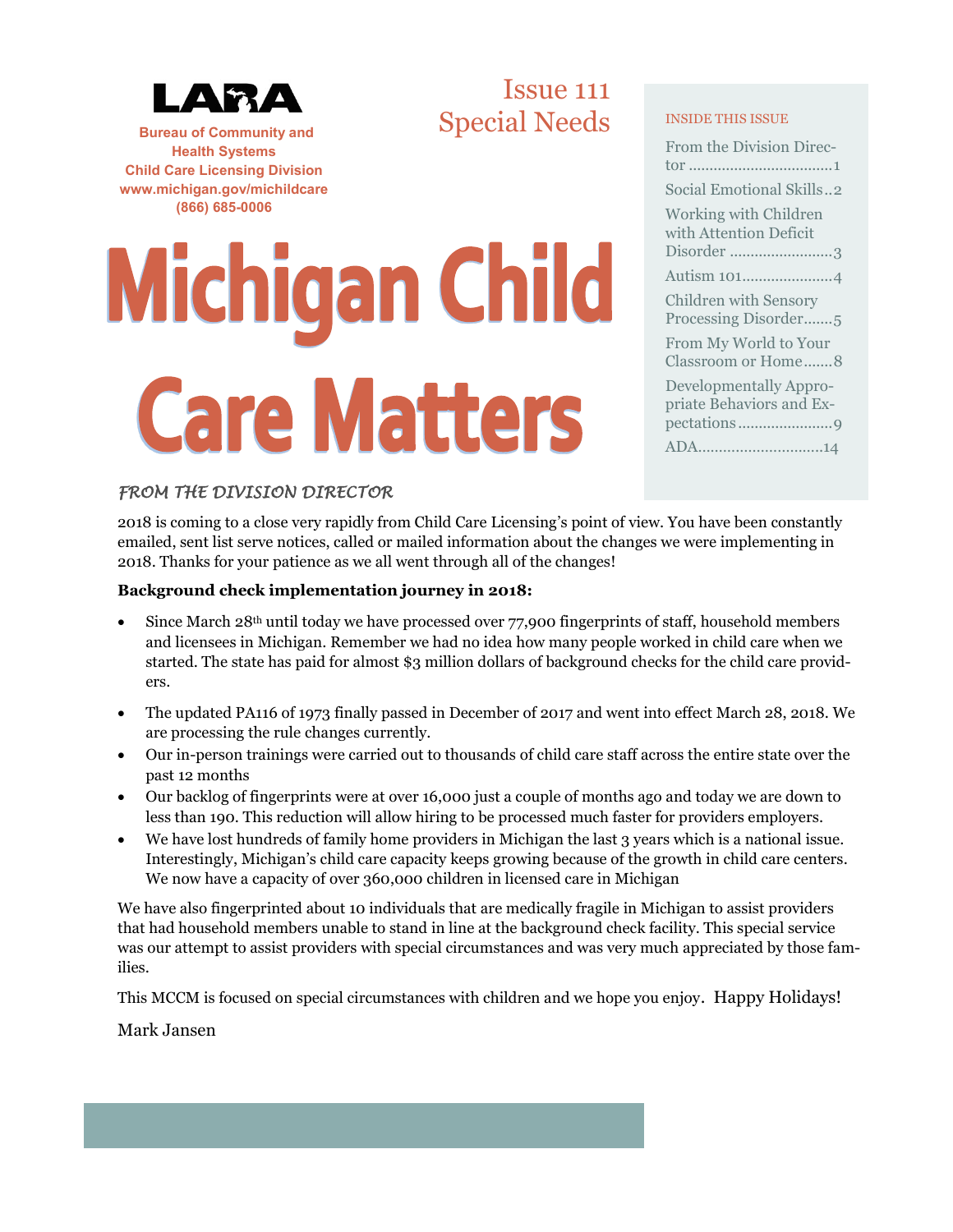Licensing has developed tests based on the content of this newsletter. You can receive up to one clock hour of annual training for reading three newsletters and passing the associated tests each calendar year. Each article will include a symbol in the title of the article to identify the content as appropriate for center child care providers, home child care providers or all child care providers. For more information on how to access these tests, go to www.michigan.gov/ mccmatters.



Article is appropriate for ALL

child care providers.



Article is appropriate for CEN-TER child care

providers.



Article is appropriate for HOME child care providers.

# Why Are Social and Emotional Skills as Important as ABCs and 123s.

Victoria Meeder, Marketing/Public Awareness Supervisor Clinton County Regional Educational Service Agency

"As parents, we want to help our children succeed in school. We want them to grow up and have good jobs and happy lives. Experts say that if we want our young children to do well in school and life, we should be teaching them all kinds of things before they even get to Kindergarten.

Most parents believe we need to focus on helping children learn to read, write their names, identify shapes and colors and count to 20 and beyond. These skills are important for young children to learn.

However, there are other critical skills a child needs in order to be ready to learn. These are called social and emotional skills. Social and emotional health is a child's ability to, form strong relationships with others, express and manage emotions, problem-solve, and explore the world around them. Babies need relationships with loving adults to learn these skills. Loving relationships help babies brains to grow and develop." according to the Social and Emotional Health - A Guide for Families with Children Birth to 8.

# **How Can I tell if My Child is Socially and Emotionally Healthy**

### **Young Infants (birth to 12 months):**

Cries, coos and smiles, looks at faces, accepts comfort from a familiar adult, seeks comfort, shows excitement, shows curiosity about other people.

For older infants (12 to 18 months): explores with enthusiasm, is curious about other people, laughs, enjoys books, songs, and simple games, expresses feelings (sad, happy, scared, angry, etc.)

### **For toddlers (18 to 3 years):**

Shows shyness in unfamiliar places, smiles and laughs, enjoys simple games and books, is playful with others, begins protesting "No", expresses many feelings (sad, happy, scared, angry, etc.), may use a blanket or toy to comfort when upset.

While children develop at their own pace, the medical community uses a series of guidelines to help gauge age-appropriate social and emotional health. For example, infants should cry, coo, smile, look at faces and calm with help from a familiar caregiver. Toddlers are expected to laugh out loud, express curiosity about other people and enjoy books, songs and simple games, says Mary Mackrain, infant and early childhood mental health consultant with the Michigan Department of Health and Human Services, Division of Mental Health Services to Children and Families.

Not only are emotional and social milestones typically harder to pinpoint than signs of physical development, but parents also are often slow to acknowledge concerns, fearing stigma or simply not realizing that mental health is also a childhood concern, Mackrain says.

(Continued on page 3)

**A**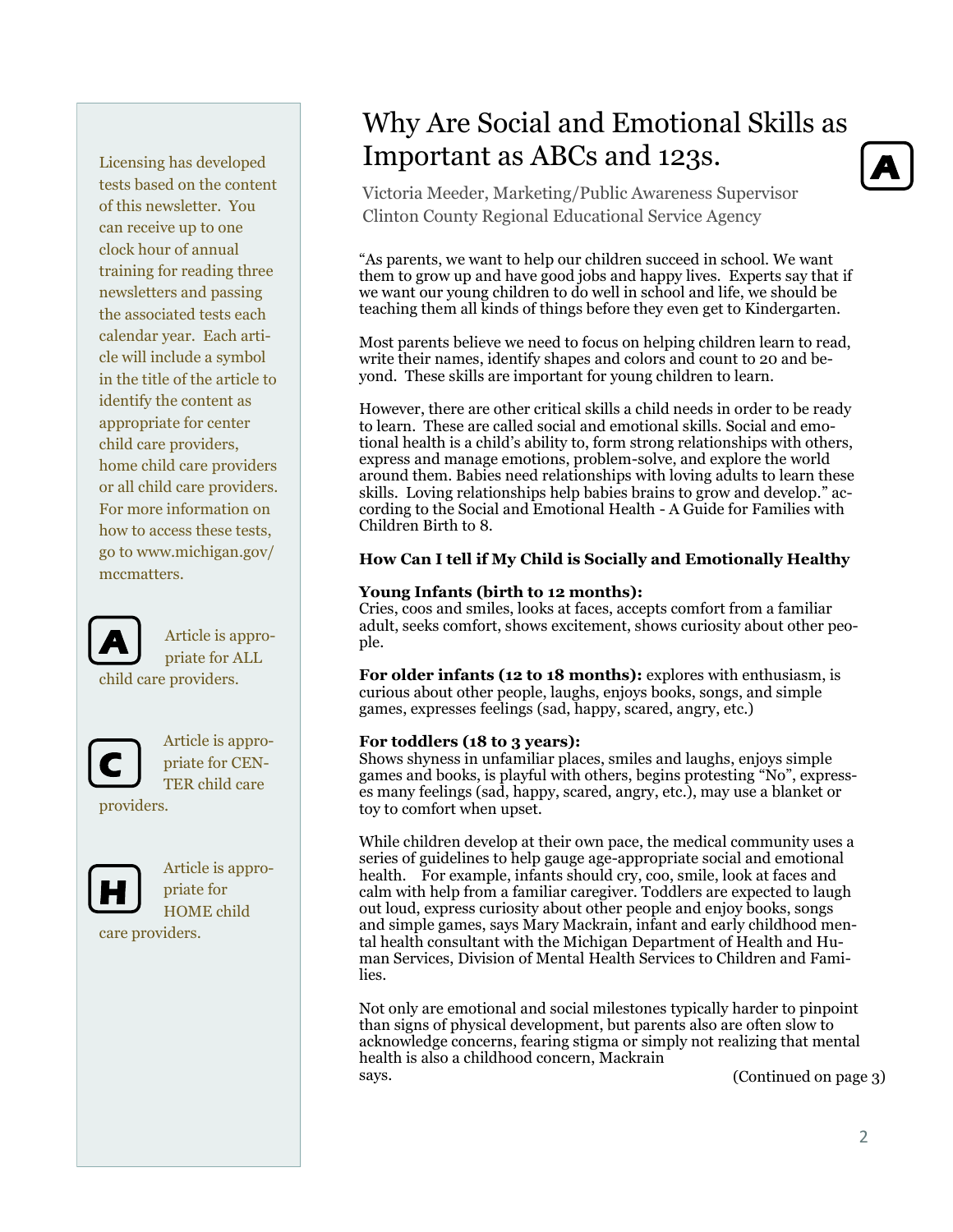# (Continued from page 2)

"It's sometimes hard for adults to understand that young children can have anxiety issues, for example," she said. But, Mackrain said, adults should know that such problems can occur in any household, children can react differently to identical environments and that genetics or physical issues are sometimes at the root of social and emotional development delays. It is important to investigate underlying issues unique for each child and family. She encourages adults who are concerned about a child's social and emotional health to talk to their primary care provider.

# **Prevention and Early Intervention**

Prevention strategies can often help children enhance the skills that need strengthening, Mackrain says. "With prevention and early intervention, there's a lot we can do to help all kids thrive," she said. For example, if a child is unsure how to ask another friend to play and uses pushing to get the other child's attention, adults might help the child practice asking a friend to play. While many children respond positively to prevention strategies, in some cases more support may be necessary.

Early identification often comes through Michigan's *Early On* program for children birth to three. *Early On* supports families with children who have a developmental delay and/or a disability. If you are concerned about a child who is missing important milestones or that a child "seems behind", "Don't Worry. But Don't Wait." Find out more, about how *Early On* can, by visiting 1800EarlyOn.org.

# Working with Children with Attention Deficit Disorder.



Thanh Biehl, Child Care Licensing Consultant Livingston County

Attention Deficit Disorder, commonly referred to as ADD, is a group of symptoms that affect concentration and a person's ability to focus. It can cause mood swings and other social problems. ADD is the umbrella disorder, encompassing three sub-groups. These three groups are defined as follows:

• ADD Inattentive Type

A main characteristic of inattentive behavior is the inability to concentrate and focus. This lack of attention may only be noticed when a child enters the challenging environment of school. This is not classified as ADHD, as hyperactivity is not present.

- ADD Hyperactive/Impulsive Type A child with hyperactive and impulsive behavior is commonly 'all over the place' and very active (both mentally and physically), making hasty decisions at any moment. This is classified as ADHD as hyperactivity is present.
- ADD Combined Type

ADD child symptoms of inattentive type are combined with the symptoms of hyperactive/impulsive type. This is the most common form of ADD. A child with more than six ADD combined type symptoms should have a comprehensive evaluation. This is classified as ADHD, as hyperactivity is present.

(continued on page 7)

*"It's sometimes hard for adults to understand that young children can have anxiety issues."*

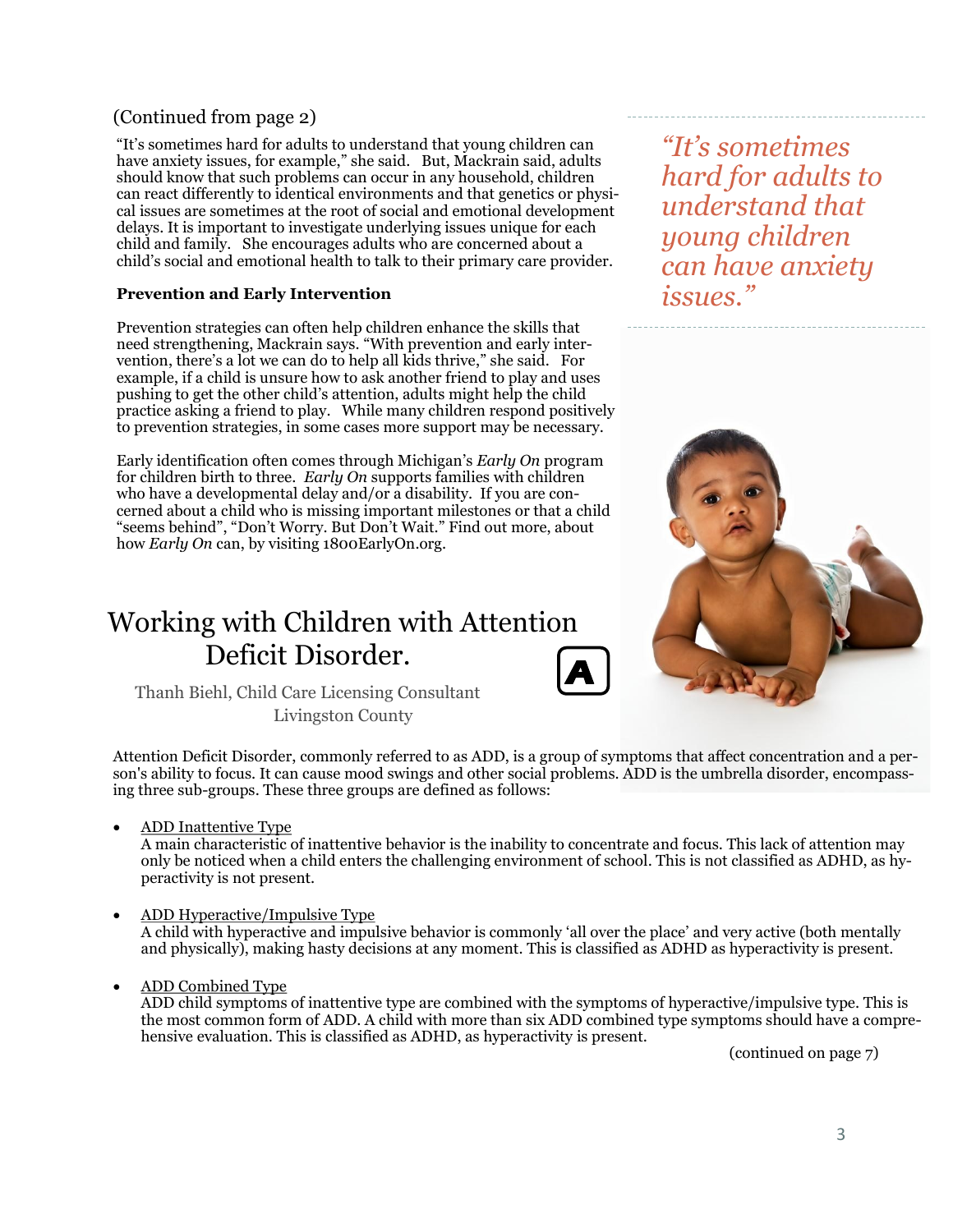

# **Autism 101 For Child Care Providers**

Catherine Edgar, Licensing Consultant Genesee County



Autism Spectrum Disorder (ASD) is used to refer to a range of conditions characterized by challenges with social skills, repetitive behaviors, speech and non-verbal communication, as well as by unique strengths and differences. The Centers for Disease Control and Prevention (CDC) estimates autism's prevalence as 1 in 68 children in the United States. This includes 1 in 42 boys and 1 in 189 girls. Autism can be difficult to spot as it involves a wide variety of developmental delays. The earliest signs of autism often involve the absence of normal behaviors. Some early signs of autism in infants and toddlers are a lack of:

Eye contact Noises made to get your attention. Response to cuddling Gestures used to communicate.

*One of the most important things you can do as a child care provider is to familiarize yourself with the signs of Autism.*

Websites for more information about Autism and Asperger's Syndrome:

www.autismspeaks.org www.autism-society.org Regressive autism is when a child appears to be meeting the normal developmental milestones and then suddenly regresses and loses language and social skills. Regressive autism represents only approximately onethird of diagnosed autism, with the majority of autism occurring from birth. Contrary to what many people believe, there is no link between regressive autism and the measles, mumps, and rubella (MMR) vaccine.

You most likely have heard of Asperger's Syndrome. In the past, Asperger's Syndrome and autism were considered separate disorders. Now, they are both considered under the same diagnosis of ASD. Children diagnosed with this exhibit deficiencies in the area of social and communication skills. Unlike other children diagnosed with autism, however, these children do not have delays in language. Many children with Asperger's Syndrome show exceptional language development but tend to use these skills inappropriately. They also have difficulty seeing things from another person's perspective. This can make understanding what is or isn't appropriate in a particular situation extremely difficult. Another characteristic of Asperger's Syndrome is sensitivity to loud noises and to the textures of certain foods and clothing.

Because children with ASD have communication challenges, many times they cannot tell you when they are getting upset. This can lead to a meltdown if the child is not calmed down. When enrolling a child with ASD into your child care, ask the parents what some of the signs and behaviors are to look out for and what to do when the child exhibits those signs and behaviors. (continued on page 5)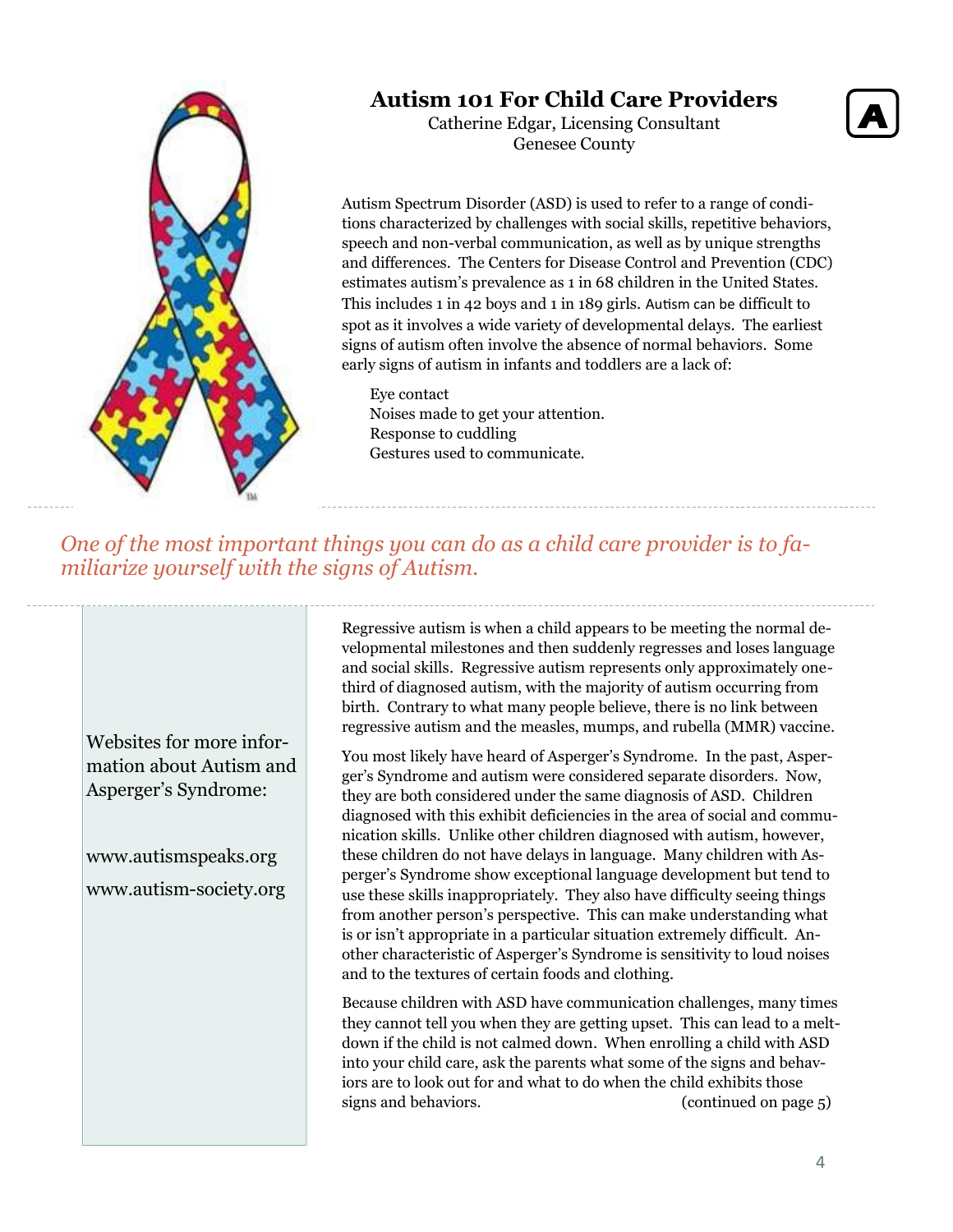(continued from page 4)

Be sure to have the parent provide favorite bedding and other necessary items that will make the child's transition into your care less stressful. It is also important to inquire if the child has a history of wandering. Children with ASD tend to wander away more often than children without ASD and this can be exacerbated by changes in the environment, such as starting a new child care. Be sure that your home or classroom is secure and that children in care never have access to any bodies of water.

Transitions between different activities are always a challenging time for caregivers. Children with ASD have an even more difficult time with transitions from one activity to the next. Make sure to let children know well in advance that a transition will take place and be sure to give children adequate time to prepare for the upcoming transition. Avoiding *lining up* and minimizing the waiting time between transitions will also help things go more smoothly, not just for ASD children but for all of the children in your care.

One of the most important things you can do as a child care provider is to familiarize yourself with the signs of ASD. The earlier treatment begins, the more successful the outcome. If you suspect a child may have autism or any developmental delays, it is important to share your concerns with the parents and ask that they contact Early On. As the child's care provider, you may also refer the child to the Early On program. Early On is an early intervention service for children ages birth through age 3. Referrals may be made at 1-800-EarlyOn (327-5966) or online at www.1800earlyon.org.

# **Children with Sensory Processing Disorder**

Erika Bigelow, Area Manager Lansing Region



Have you ever had a child that seemed to be extremely uncoordinated or to overreact or underreact to touch or sound? A child who did not like certain fabrics, materials, or touch? A child who refused to eat certain foods because of the texture? Maybe you had a baby who was extremely fussy or a toddler who threw extreme tantrums or had huge meltdowns over minor issues? If any of this sounded familiar, you may have had a child with Sensory Processing Disorder (SPD). These children are oversensitive to things in their environment.

SPD may affect only one of the child's senses, like hearing, taste or touch, or it may affect many senses at one time. This disorder may cause children to be oversensitive to things in their environment or it may cause them to be under-sensitive. To effectively work with children with SPD, talking to the child's parents to learn what is effective with their child is imperative. It is important to understand the disorder from a child's perspective. Incorporating the effective techniques that the child's parents use into the facility may help transition the child and help the child feel more safe.

Children that are oversensitive may scream and refuse to put on socks that have seams on the toe because they hurt their feet or may refuse to wear certain clothes because they feel like glass on their skin. They may want to vomit because the smells in the room make them nauseas. These children may refuse to be hugged because the touch on their skin feels like sandpaper to them. They may hide for cover if they hear a lawn mower running outside the home.

Children that are under-sensitive may be unable to tell where their legs and arms are in space. They may not register temperature, therefore, may not react to extreme heat or cold. They may squeeze things, like pencils or cups, too hard or too softly, because they cannot register their touch. They may not be responsive to anything in their environment.

(continued on page 6)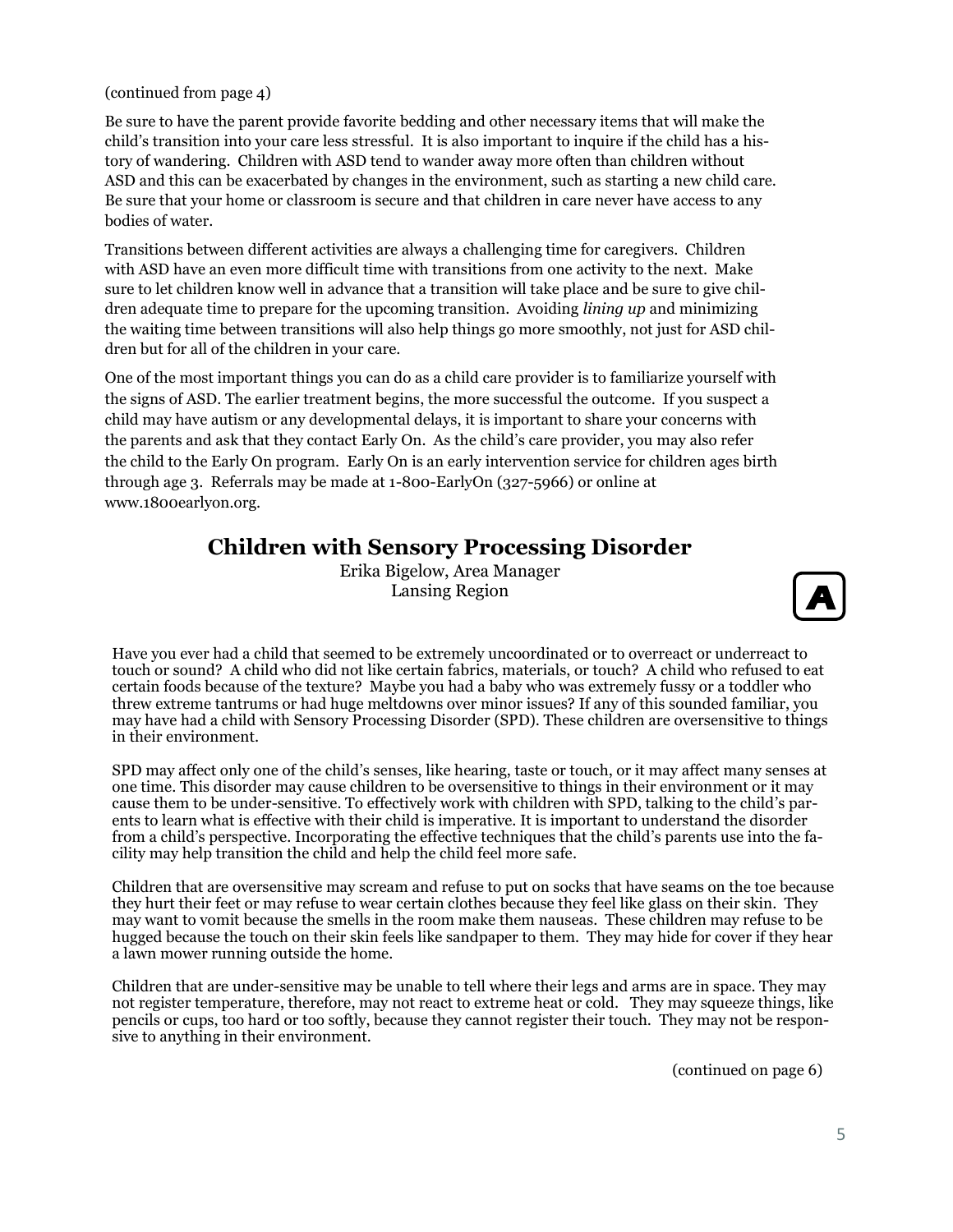(continued from page 5)

Author Stanley Greenspan described the how these children experience their environment with the following analogy:

Imagine driving a car that isn't working well. When you step on the gas the car sometimes lurches forward and sometimes doesn't respond. When you blow the horn it sounds blaring. The brakes sometimes slow the car, but not always. The blinkers work occasionally, the steering is erratic, and the speedometer is inaccurate. You are engaged in a constant struggle to keep the car on the road, and it is difficult to concentrate on anything else.

In a child care setting, either a home facility or a center, the child with SPD may present challenging. Many common problems that you may have to work with are the following.

- The children may have a difficult time concentrating on projects that the group is working on.
- They may not be able to sit still for a reasonable amount of time in comparison to children their same age.
- They may present behaviors that are disruptive to the group or challenging for the caregiver to handle.
- They may also engage in rough physical play.
- They may refuse to eat the food scheduled to be prepared that day.
- They may refuse to play scheduled activities that are messy, such as finger painting, sand play or playing with Play Doh.
- They may have a fear of large groups, thus, may present challenging behaviors on a field trip.
- The extreme sensitivity to light, touch, movement, sound, sight or smells may cause behavioral issues during music time, outdoor play, or free-time.

There are some accommodations that can be easily made in the home or center that might help children with SPD. These accommodations address physical, visual, auditory, organizational, and behavioral sensitivities.

- Physical accommodations could include allowing each child to sit on a carpet square; making sure chairs allow children to have their feet flat on the floor; allowing children to work in different positions, such as lying down, standing or sitting; and using a small tent for children to go into when they become overly aroused.
- Visual accommodations could include using tape or hula hoops on the floor to allow a visual boundary for children. Keep visual distractions, such as overly cluttered bulletin boards or hanging decorations, to a minimum.
- Auditory accommodations may include activities such as providing earplugs or sound blocking headphones for children when they become over stimulated by environmental noises. Also, warning children of pending loud noises will allow them to prepare for the noise. Breaking down directions down into steps to allow the children to easily process the directions and asking the children to repeat the directions

back to you to make sure they understood them. • Organizational accommodations include such measures as helping with transition time by using a timer or providing verbal cues to indicate that change in activity is coming. Using music is another way to help with transitions for children with SPD. Keeping materials in the same place can help provide a sense of

security for children. • Behavioral accommodations include using positive praise and awards. These can be used when the child tries something new, works hard at a task, to name a few examples. Establish clear and firm rules and boundaries. Be aware of when the child is beginning to lose control and try to intervene before they are in full meltdown. Empower and encourage children to solve problems on their own and make good choices.

As a child care provider, you play an important and integral role in children's lives. These children bring special, sometimes challenging, issues to the child care. It is important to work closely with parents of these children to learn their unique needs so that a supportive, nurturing, safe environment can be created.

*"As a child care provider, you play an important and integral role in children's lives. These children bring special, sometimes challenging issues to the child care.* 

6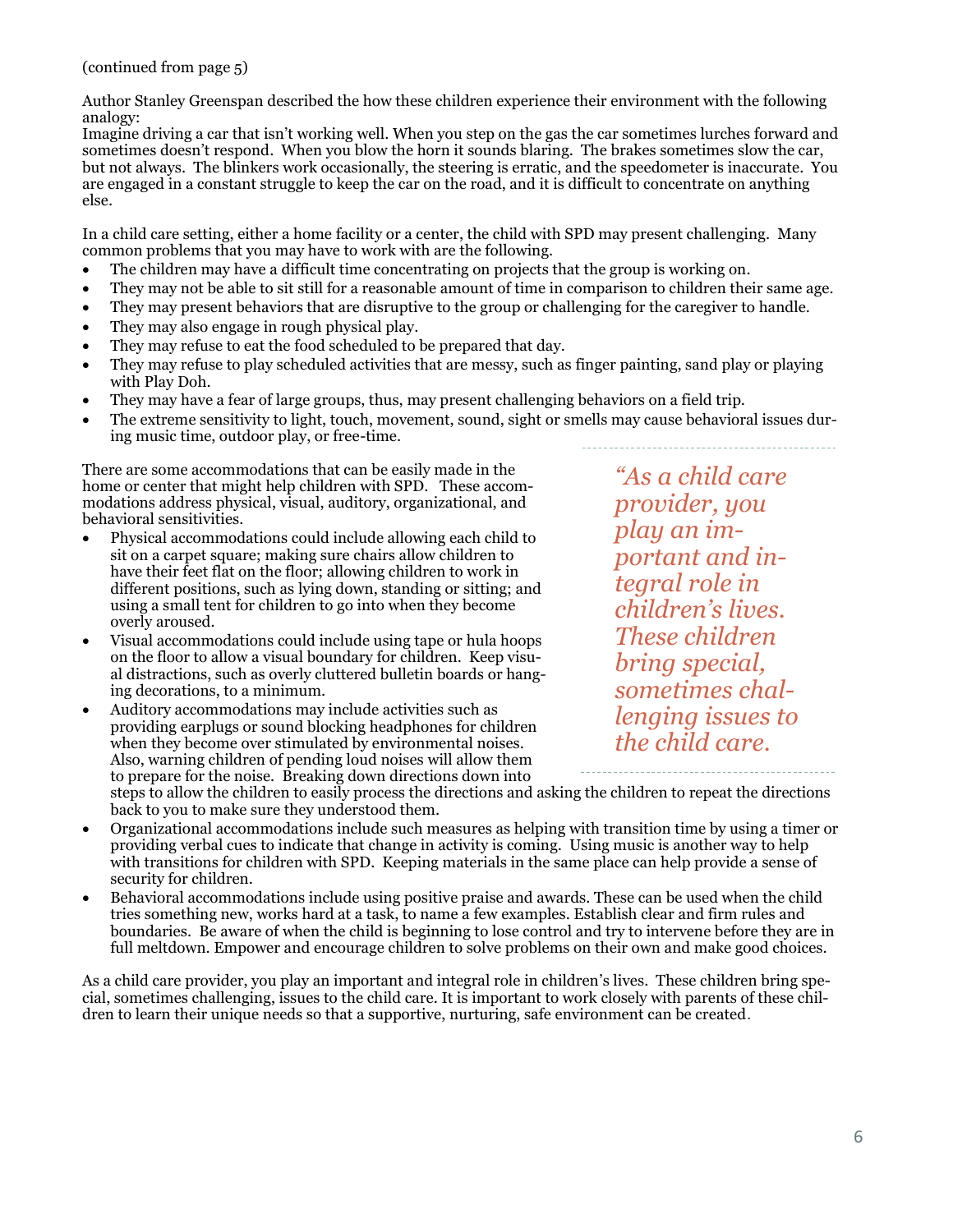# (continued from page 3)

ADD affects almost 10% of children in the USA or close to 5 million children and adolescents from 3 to 18 years of age. Children who have ADD of the inattentive type lack the ability to focus and concentrate and may get bored after only a few minutes on a task. It is often very difficult to diagnose ADD in babies, toddlers and children below 5 years of age. This is because many preschool children have some symptoms of the disorder in various situations. In addition, children change very rapidly during the preschool years. Unfortunately, there are no reliable physical means of diagnosing ADD at this time.

It is important to realize that ADD is not a physical ailment. It does not have clear physical signs. This disorder affects the child's ability to focus and control his/her behavior. Symptoms of ADD typically occur in early childhood, but may also be developed later in life. Children with ADD Inattentive tend to be quieter and present few, if any, discipline problems. ADD can only be identified by looking for certain characteristic behaviors, and these behaviors vary from child to child and also in sexes. Experts show that boys are three times more likely to suffer from ADD than girls. While boys tend to show more symptoms of hyperactivity, girls display signs of inattentive behavior.

The children with ADD need appropriate stimulation, including a balance of quiet and active activities. Caregivers should use a curriculum that is developmentally appropriate, child-centered and relevant to the child's life experiences. Caregivers may also use problem solving skills and social skills to improve motivation and self-esteem. The children with ADD are influenced by three major factors: Degree of interest in the activity, the difficulty of the activity, and the duration of the task. The key to motivating the child with attentional problems is to modify and adjust the learning environment. As a caregiver, you can make changes in the classroom or environment to help minimize the distractions.

(continued on page 15)



*"It is often very difficult to diagnose ADD in babies, toddlers and children below 5 years of age. This is because many preschool children have some symptoms of the disorder in various situations. In addition, children change very rapidly during the preschool years."*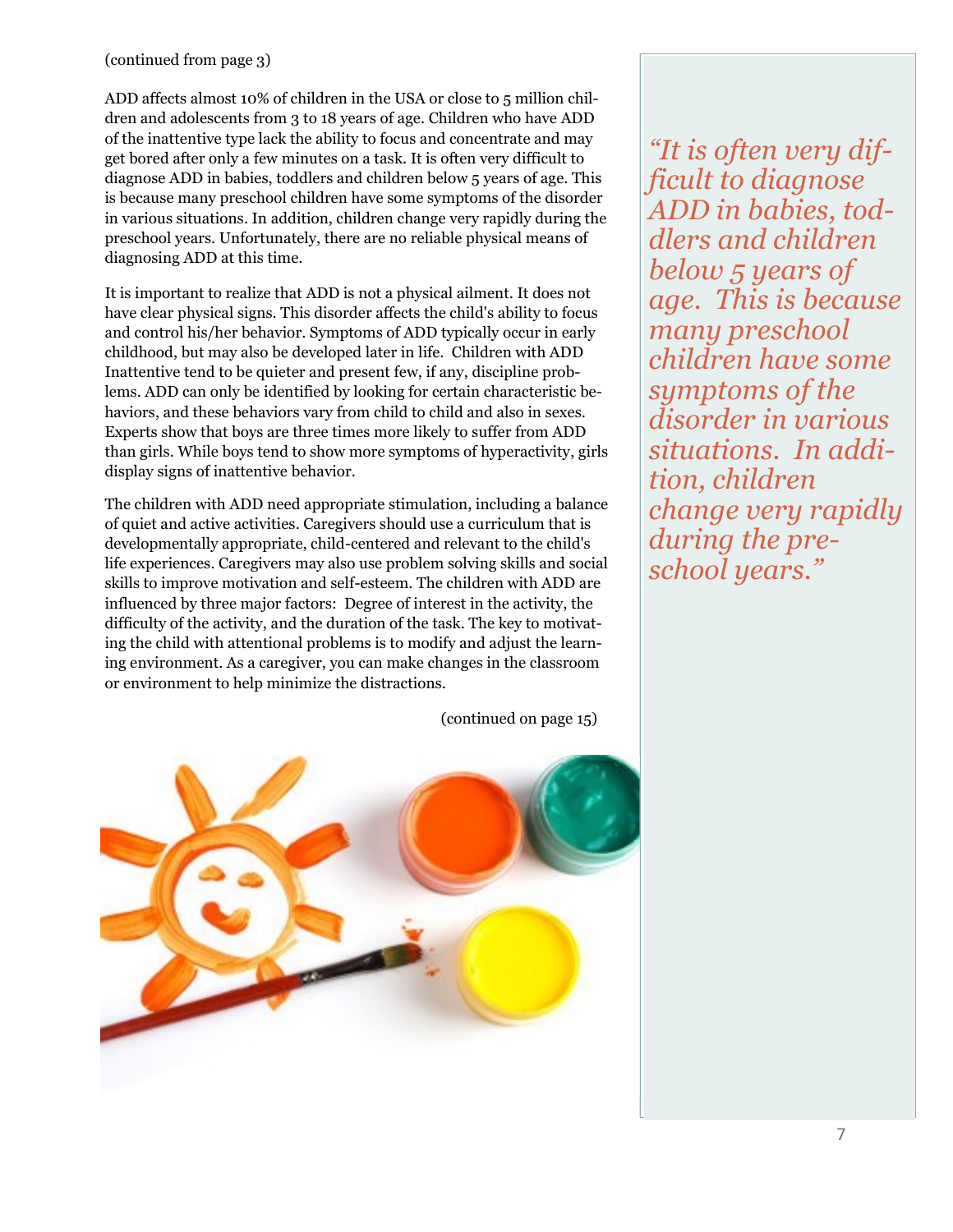# **From My World to Your Classroom or Home**

Heather Bird, Parent



Today I scheduled two therapy appointments, attended an hour and half Individualized Family Service Plan (IFSP) meeting, picked up a medical walker, stopped at the pharmacy for oxygen equipment, ran through the grocery store to pick up more soft foods and every dairy- or gluten-free product available, and barely avoided multiple meltdowns with the help of silly faces, songs and a favorite blue dog.

Each day with my son who has special needs is organized chaos led by my tiny blessing, followed by an exhausted mom who hopes she has met her son's needs in the most supportive way possible. To meet all those needs, I must earn an income. To earn an income, I must continue my career and find child care.

As I look for child care options, I wonder how can I ask someone to join my world of organized chaos and expect them to see the beauty in it? How do I ask someone that has other children to care for to spend a knowingly large amount of time on my child because of the extra care he requires? How do I ask someone to see that even though at 24 months he is not walking or talking much, he still has much to offer? How do I let them know that the oxygen machine worries me too? Most importantly, how do I let them know that the love they provide through their quality child care is everything my son needs and what I want for him?

Nervously, I decide I will start by searching for programs openings and then I will be open with them about my son's needs. My gut feels like I'm trying to find a spot for a beautiful flower with a delicate stem that you must care for with ease. I wonder, maybe no one will want to try.

I find a center that has an opening, qualified staff, and some experience with special needs children, not experience specific to my son's needs, but it's a place to start. At last our child care experience begins. I quickly learn that I have a tool to offer them and they have a tool to offer me. I am asked to teach their staff about my son. What could I possibly know that they don't? They are early childhood experts. After preparing, I realize that I am my son's expert. I provide the training and hold tight to my mission of fostering positive communication and creating a partnership between us. They also ask me to walk through my son's room to see if there's anything that can be changed to support him. I notice that with his walker it may be difficult for him to fit through some areas. They assure me that they will move the room around. They also invite my husband and older children to visit the center so they feel comfortable and at ease with this transition.

We set up a meeting for all of my son's Early On therapists to meet with the center staff. The center staff learns about his IFSP. We talk through what goals he is working on and how they will be worked on in his classroom. We also decide that it will be best if some therapy appointments happen at the center. This will allow the center staff to learn how to best support his growth. I feel like I hit the jackpot. This center is invested in the success of my child. They want to learn more about how to best support him.

Weeks go by and there are some bumps in the road, but the staff talk to me about them and we come up with ideas together to smooth them out. We even schedule a meeting with his therapists to get extra ideas of how to keep moving forward. I reassure the staff again that I appreciate their efforts. I feel confident the staff's compassion, communication and partnership are the foundation my son needs in child care to feel comfortable and be successful.

Early childhood educators have a special place in the lives of all families, but for the families with children that require extra effort and understanding, your hard work does not go unnoticed. My family is forever grateful.

*"Early childhood educators have a special place in the lives of all families, but for the families with children that require extra effort and understanding, your hard work does not go unnoticed. My family is forever grateful."*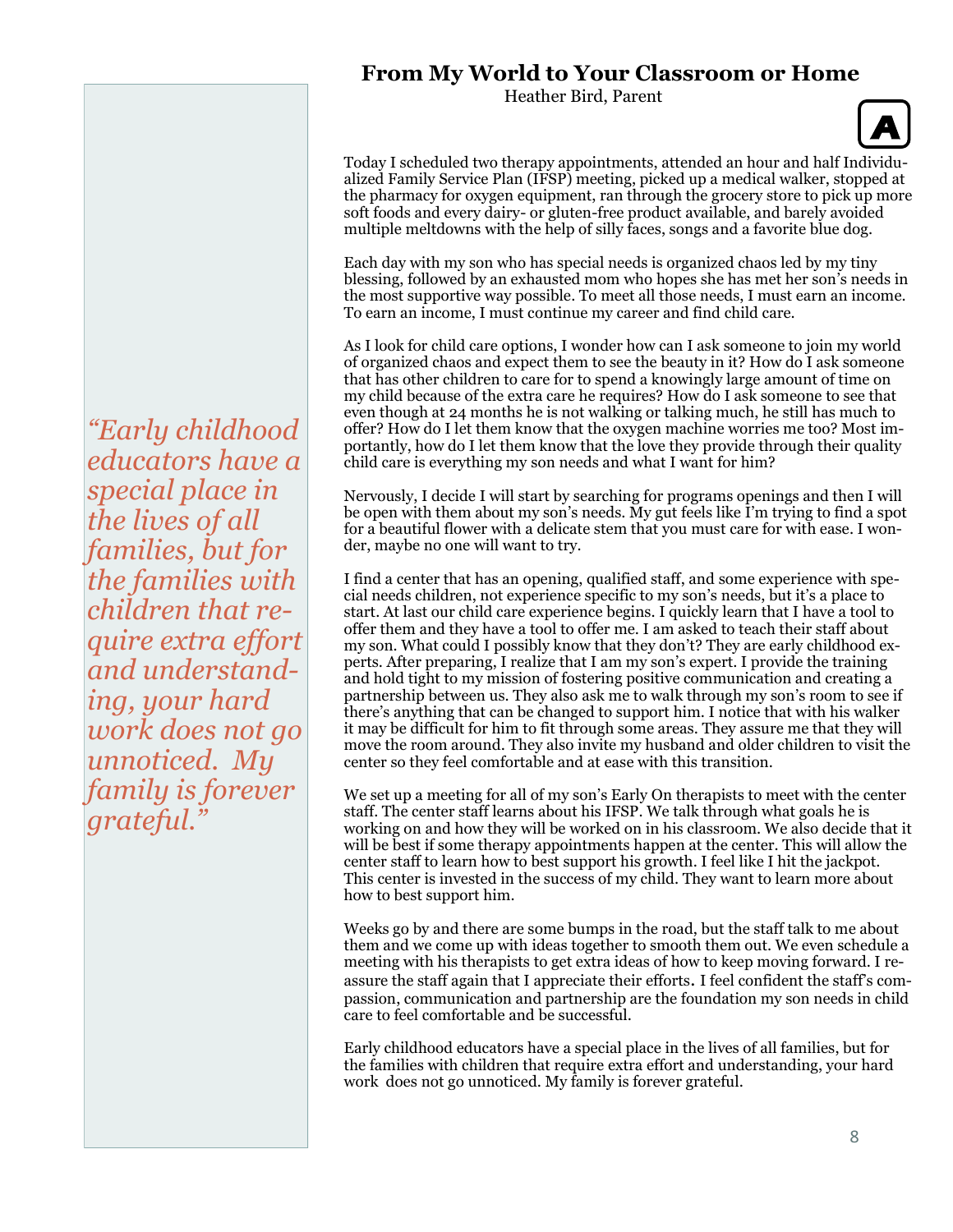# **Developmentally Appropriate Behaviors and Expectations**

Pamela Walker, Licensing Consultant



Sharing. Learning to handle conflict and express emotions in an appropriate manner. Forming positive attachments with caregivers. Following rules. Showing empathy for others. Waiting patiently. Making friends. All of these qualities (and many more) describe healthy social-emotional development of young children, and like any skill, children develop these abilities over time. As children progress towards social-emotional competence, they may exhibit some challenging behaviors such as crying, biting, hitting, temper tantrums, unwillingness to share, and name calling. Although these types of behaviors may be frustrating, they may also be considered developmentally appropriate, depending on individual stages of development. Caregivers who work with young children may find it challenging as it is rewarding; therefore, it is essential that they have a good understanding of the social-emotional development of young children.

Social-emotional development is a child's ability to understand the feelings of others, control their own feelings and behaviors, and get along with peers. Social-emotional skills are essential to a child's ability to follow directions, pay attention, and demonstrate cooperation and self-control.

Social-emotional skills are essential to a child's ability to follow directions, pay attention, and demonstrate cooperation and self-control. Feelings of trust, confidence, friendship, affection, and humor are all a part of a child's social-emotional development. Social-emotional development involves the acquisition of a set of skills, including but not limited to:

- Identify and understand one's own feelings
- Accurately read and comprehend emotions of others
- Manage strong emotions
- Regulate one's own behavior
- Develop empathy for others
- Establish and sustain relationships

Each of these skills develop at their own rate and build upon one another. The foundation of socialemotional development begins at infancy; therefore, positive relationships with trusting, caring adults is key to successful social-emotional



development. A child's social-emotional development provides them with a sense of who they are in the world, how they learn, and helps them establish quality relationships with others. It is what drives an individual to communicate, connect with others, and more importantly, helps resolve conflicts, gain confidence and reach goals. Building a strong social-emotional foundation as a child will help the child thrive and obtain happiness in life. They will be better equipped to handle stress and persevere through difficult times in their lives as an adult.

See the charts on pages 10 and 11 for the stages of developmentally appropriate behaviors.

(continued on page 10)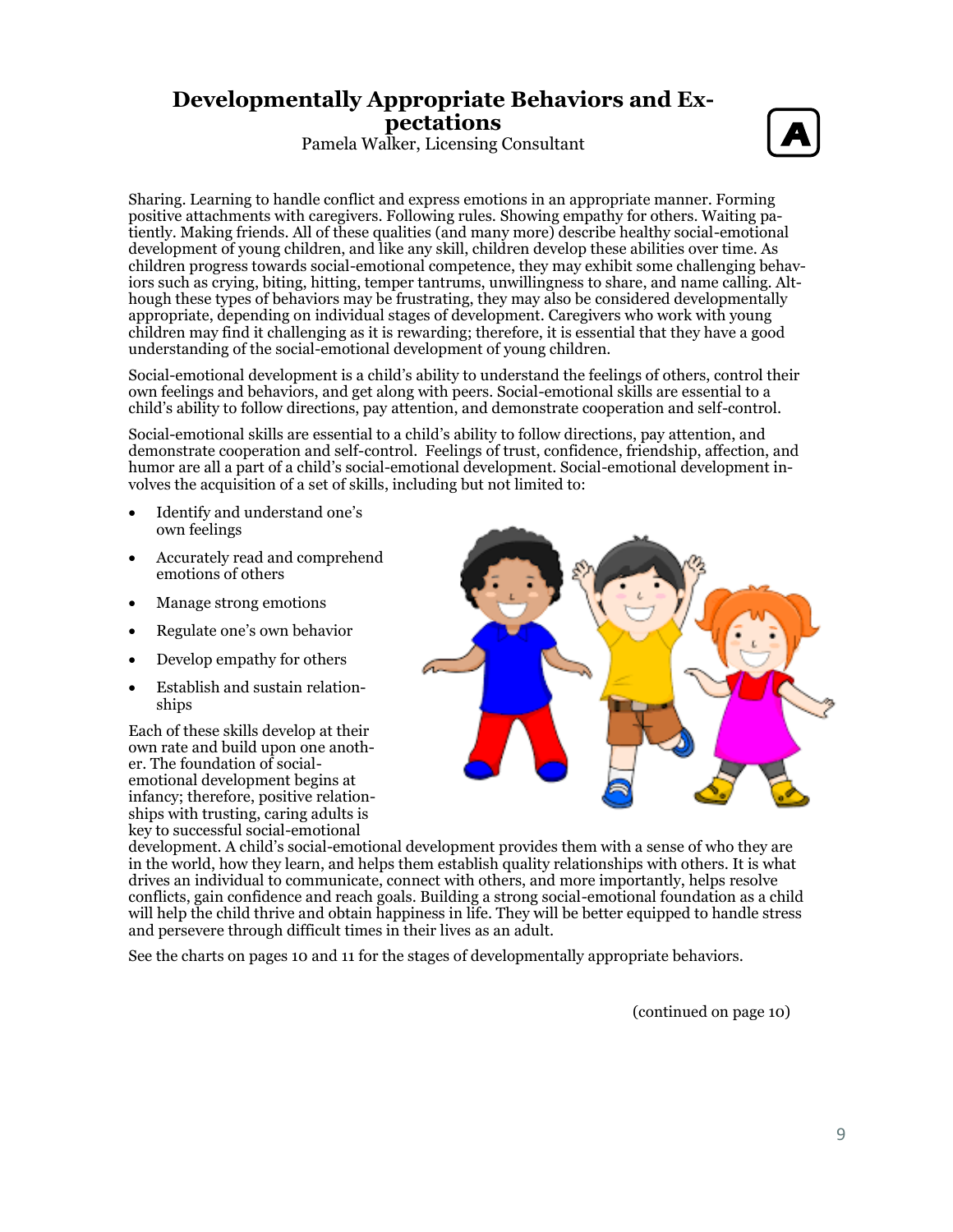(continued from page 9)

|           | Infants                                                                                         |                                                                                                                                          |  |  |  |
|-----------|-------------------------------------------------------------------------------------------------|------------------------------------------------------------------------------------------------------------------------------------------|--|--|--|
|           | (Birth to 12 Months)                                                                            |                                                                                                                                          |  |  |  |
|           |                                                                                                 |                                                                                                                                          |  |  |  |
|           | Developmentally Appropriate Behavior                                                            | <b>Appropriate Caregiver Response</b>                                                                                                    |  |  |  |
|           | They cry when, under stress, expressing a<br>need, or trying to communicate.                    | Infants need to be attended to when they<br>are crying. This is because stress in in-                                                    |  |  |  |
|           | They may cry when dropped off because<br>they have separation anxiety.                          | fants releases a chemical called cortisol<br>in their brain. Cortisol makes the brain<br>vulnerable to a process that destroys           |  |  |  |
|           | They put everything in their mouth be-<br>cause they explore through taste.                     | brain cells and reduces the number of<br>connections between brain cells.                                                                |  |  |  |
|           | They feel and touch everything because<br>they learn and explore by using their five<br>senses. | Infants in stress can be calmed by pick-<br>$\bullet$<br>ing them up, singing to them or talking<br>to them in a calm voice, using their |  |  |  |
|           | They like to be held because it makes<br>them feel secure.                                      | name.<br>Acknowledging child's feelings.                                                                                                 |  |  |  |
|           | They become attached to family and care-<br>givers because they trust them.                     | Modeling appropriate behaviors.<br>$\bullet$                                                                                             |  |  |  |
| $\bullet$ | They show pleasure when learning new                                                            | Giving the child the words to express<br>feelings and thoughts.                                                                          |  |  |  |
|           | skills because they enjoy praise.<br>They become bored if they do not receive                   | Infants are not able to understand or<br>benefit from time out.                                                                          |  |  |  |
|           | adequate attention or stimulation.                                                              | Redirecting infants to another activity,<br>including by placing them in a different<br>area if needed.                                  |  |  |  |
|           |                                                                                                 |                                                                                                                                          |  |  |  |

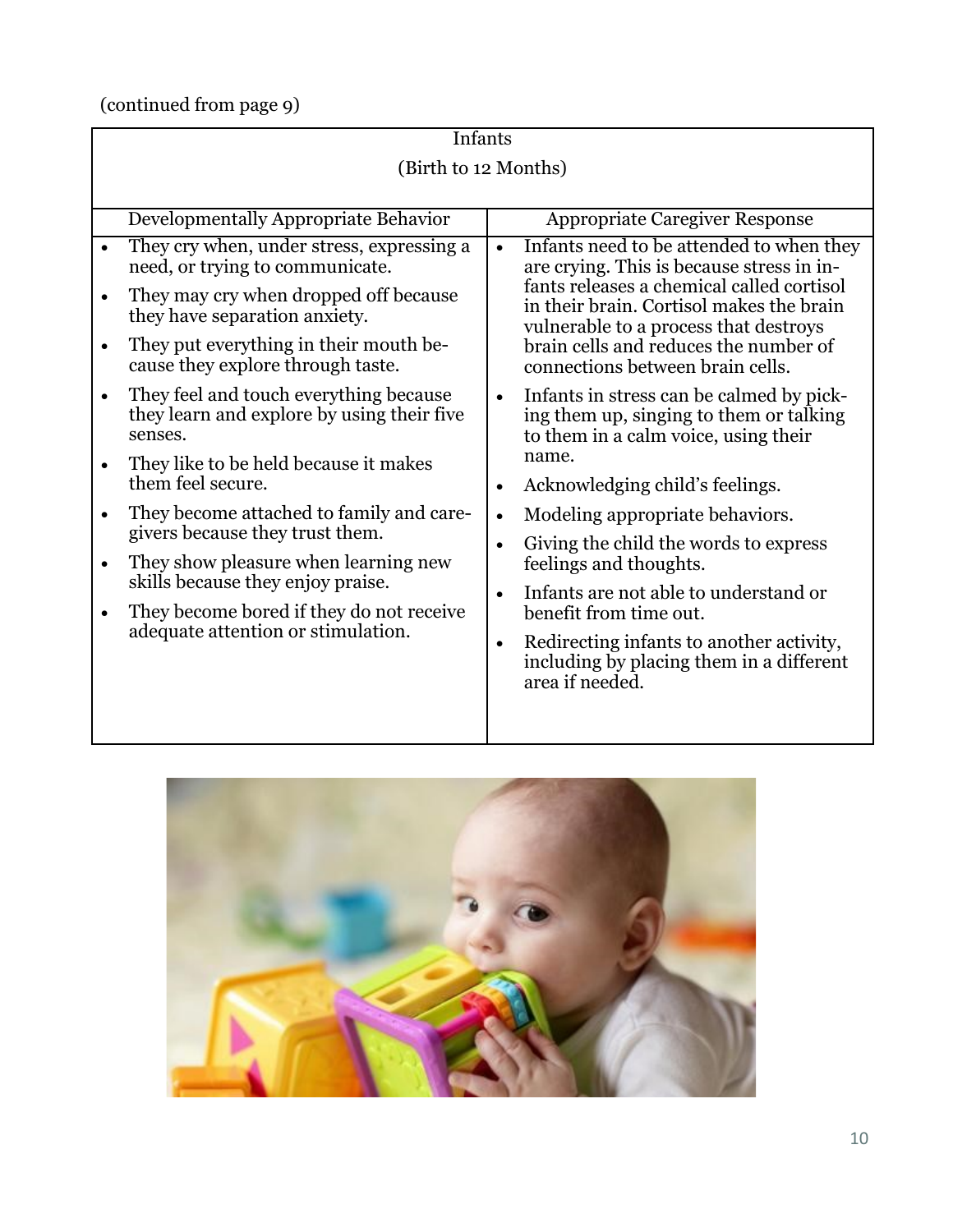(continued from page 10)

| Toddler                  |                                                                                                                                                                                                   |                                                                                 |                                                                                                                                                                                                                                                                                    |  |  |
|--------------------------|---------------------------------------------------------------------------------------------------------------------------------------------------------------------------------------------------|---------------------------------------------------------------------------------|------------------------------------------------------------------------------------------------------------------------------------------------------------------------------------------------------------------------------------------------------------------------------------|--|--|
| (12 Months to 30 Months) |                                                                                                                                                                                                   |                                                                                 |                                                                                                                                                                                                                                                                                    |  |  |
|                          |                                                                                                                                                                                                   |                                                                                 |                                                                                                                                                                                                                                                                                    |  |  |
|                          | Developmentally Appropriate Behavior                                                                                                                                                              |                                                                                 | <b>Appropriate Caregiver Response</b>                                                                                                                                                                                                                                              |  |  |
| $\bullet$                | They put everything in their mouth<br>because they explore through taste.<br>They feel and touch everything be-<br>cause they learn and explore by using<br>their five senses.                    | $\bullet$                                                                       | For toddlers, redirection is more effective<br>than time out. Redirection means calmly<br>redirecting children's attention or moving<br>children away from a problem area or activ-<br>ity to a new area or activity.                                                              |  |  |
| $\bullet$                | They may cry, hit, or bite to get their<br>way, express emotions, or to com-<br>municate with others (they do not yet<br>have the verbal skills to communicate<br>their frustrations by talking). | $\bullet$                                                                       | If behavior problems persist, providers may<br>want to evaluate the environment to see if<br>children are being over stimulated or if<br>there is not enough space for children. Pro-<br>viders should also check to see if more toys<br>of the same kind are needed, because tod- |  |  |
| $\bullet$                | They may show signs of anxiety dur-<br>ing change and when their parents<br>leave. This is demonstrated by with-<br>drawing, crying, clinging, and wanting                                        | $\bullet$                                                                       | dlers are not old enough to understand<br>sharing and taking turns with toys.<br>Positive reinforcement can also work very                                                                                                                                                         |  |  |
|                          | to be held.                                                                                                                                                                                       |                                                                                 | well with this age group.                                                                                                                                                                                                                                                          |  |  |
| $\bullet$                | They enjoy exploring objects with oth-<br>ers because they want to establish re-<br>lationships.                                                                                                  | Acknowledging child's feelings.<br>$\bullet$<br>$\bullet$<br>ings and thoughts. | Giving the child the words to express feel-                                                                                                                                                                                                                                        |  |  |
| $\bullet$                | They are discovering and learning to<br>assert their independence, so they of-<br>ten say, "No!"                                                                                                  | $\bullet$                                                                       | Another good way to help toddlers learn<br>how to play appropriately with other is for<br>adults to model appropriate behavior.                                                                                                                                                    |  |  |
| $\bullet$                | They frequently use the word "mine"<br>and are not yet able to share well.                                                                                                                        |                                                                                 |                                                                                                                                                                                                                                                                                    |  |  |
| $\bullet$                | They want to play with others, but do<br>not yet know how.                                                                                                                                        |                                                                                 |                                                                                                                                                                                                                                                                                    |  |  |
|                          | They exhibit mood swings and are not<br>yet able to manage their emotions.                                                                                                                        |                                                                                 | $\mathcal{L}$                                                                                                                                                                                                                                                                      |  |  |
|                          | They enjoy peer play and joint explo-<br>ration.                                                                                                                                                  |                                                                                 |                                                                                                                                                                                                                                                                                    |  |  |
|                          |                                                                                                                                                                                                   |                                                                                 | 11                                                                                                                                                                                                                                                                                 |  |  |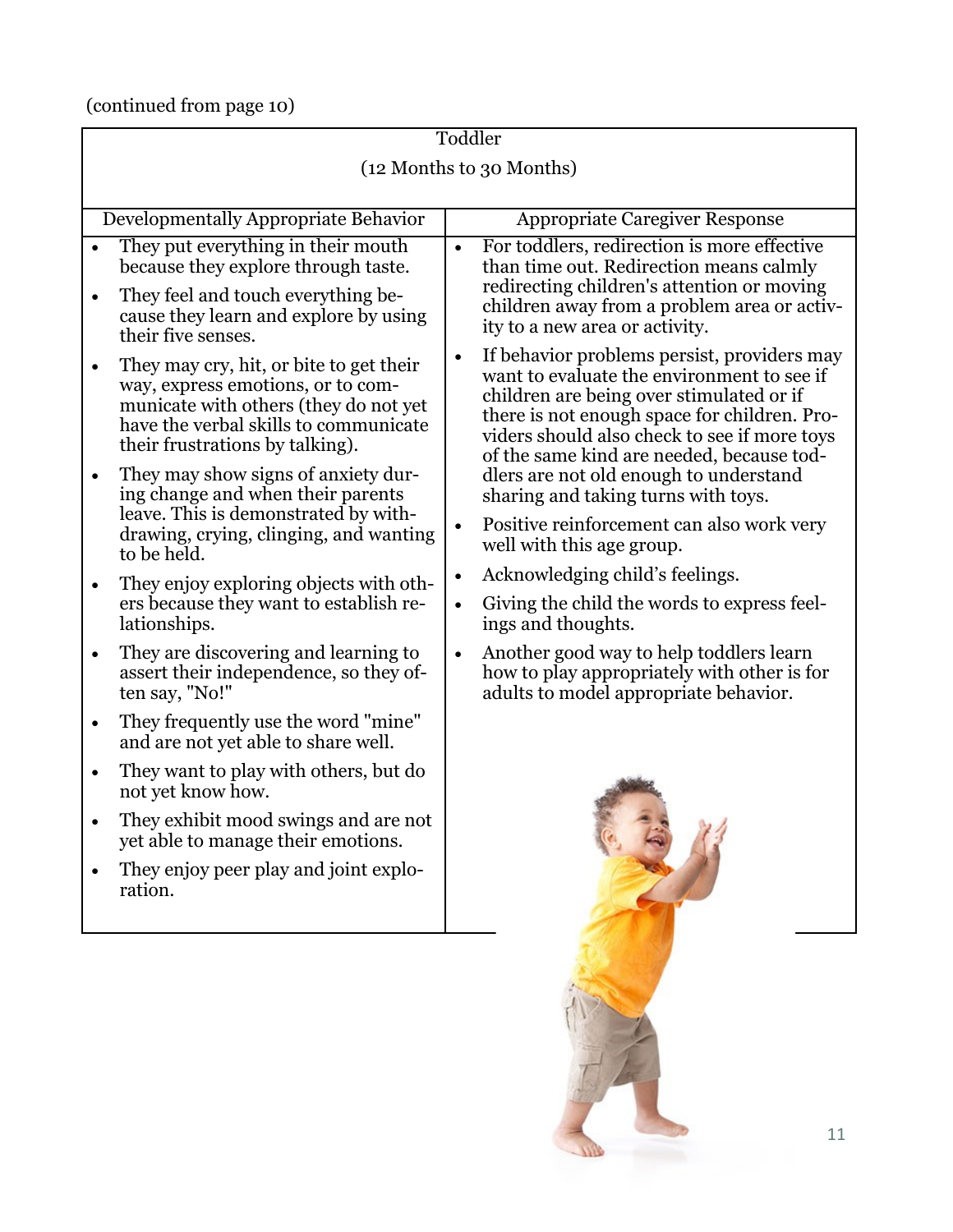(continued from page 11)

| Preschool                                                                                                             |                                                                                                                          |  |  |  |  |
|-----------------------------------------------------------------------------------------------------------------------|--------------------------------------------------------------------------------------------------------------------------|--|--|--|--|
| (30 Months to 5 Years of Age)                                                                                         |                                                                                                                          |  |  |  |  |
|                                                                                                                       |                                                                                                                          |  |  |  |  |
| Developmentally Appropriate Behavior                                                                                  | <b>Appropriate Caregiver Response</b>                                                                                    |  |  |  |  |
| They have a desire to please adults.                                                                                  | Preschoolers benefit from having a<br>$\bullet$                                                                          |  |  |  |  |
| They are learning to take turns and<br>share.                                                                         | few simple classroom rules. For exam-<br>ple, walk inside, take care of toys, and<br>use words when there is a problem.  |  |  |  |  |
| They may have outbursts of emotions.                                                                                  | When a behavior problem arises,                                                                                          |  |  |  |  |
| They are independent, and do well<br>when given choices.                                                              | adults can use this as a teaching op-<br>portunity and calmly remind children                                            |  |  |  |  |
| They often tell on others, to prove that                                                                              | of the classroom rules.                                                                                                  |  |  |  |  |
| they know the rule and because they                                                                                   | Acknowledging child's feelings.<br>$\bullet$                                                                             |  |  |  |  |
| want others to know they know the<br>rules.                                                                           | Modeling appropriate behaviors.<br>$\bullet$                                                                             |  |  |  |  |
| They are learning social skills, like<br>sharing and taking turns. They like to<br>play in small groups, but may need | Encourage and support the child to<br>use their words to express feelings<br>and thoughts.                               |  |  |  |  |
| some guidance doing this as they<br>learn social skills.                                                              | Positive reinforcement and redirec-<br>$\bullet$<br>tion also works well with this age                                   |  |  |  |  |
| They have difficulty waiting very long,<br>regardless of the promised outcome.                                        | group. For example, if a preschooler is<br>throwing blocks, even after being re-<br>minded of the rule, he or she can be |  |  |  |  |
| They exhibit negative and positive be-<br>havior in order to get attention.                                           | required to leave the block area and<br>choose a different activity for now.                                             |  |  |  |  |
|                                                                                                                       |                                                                                                                          |  |  |  |  |
|                                                                                                                       |                                                                                                                          |  |  |  |  |

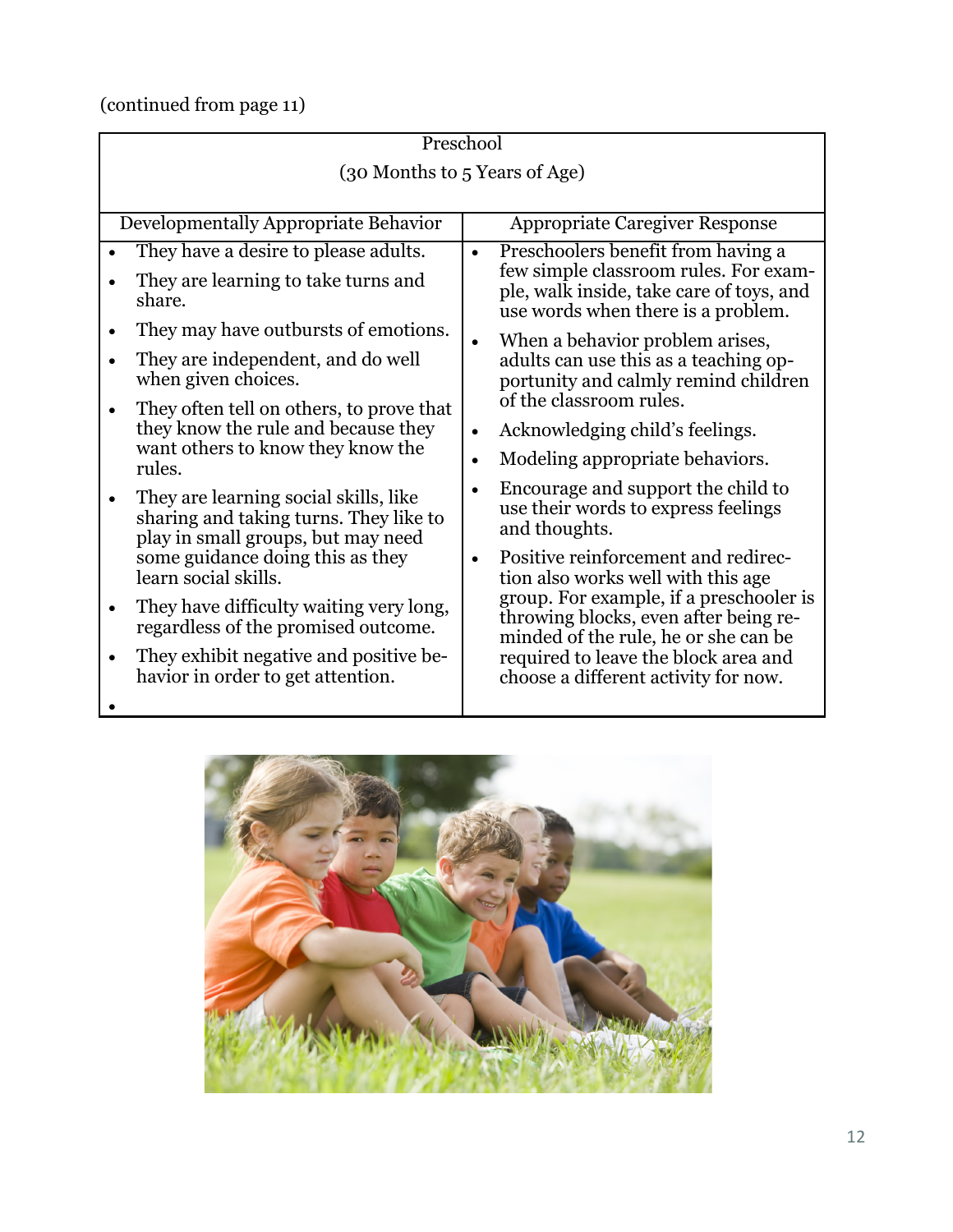(continued from page 12)

| School-Age                                                                                                      |                                                                                                                                              |  |  |  |  |
|-----------------------------------------------------------------------------------------------------------------|----------------------------------------------------------------------------------------------------------------------------------------------|--|--|--|--|
| (5 Years to 12 Years of Age)                                                                                    |                                                                                                                                              |  |  |  |  |
|                                                                                                                 |                                                                                                                                              |  |  |  |  |
| Developmentally Appropriate Behavior                                                                            | <b>Appropriate Caregiver Response</b>                                                                                                        |  |  |  |  |
| As a general rule, they have a desire to<br>cooperate.                                                          | School- age children do well if they help<br>$\bullet$<br>set up classroom rules and consequences.                                           |  |  |  |  |
| They like to play with others but also<br>$\bullet$<br>want to be recognized as an individu-<br>al.             | It is important to them that adults are<br>$\bullet$<br>consistent and enforce the rules and con-<br>sequences the same way with each child. |  |  |  |  |
| They want to feel competent and ca-<br>$\bullet$<br>pable, and may struggle and misbe-<br>have when they don't. | When they misbehave, adults can explain<br>what the child did wrong and what behav-<br>ior is expected. If the behavior does not             |  |  |  |  |
| They like to make decisions, and do<br>$\bullet$<br>best when they are included in mak-                         | stop, adults can enforce previously agreed<br>-upon consequences.                                                                            |  |  |  |  |
| ing classroom decisions.                                                                                        | Acknowledging child's feeling.                                                                                                               |  |  |  |  |
| They may stretch the truth to meet<br>$\bullet$                                                                 | Modeling appropriate behaviors.                                                                                                              |  |  |  |  |
| their social needs.                                                                                             | Encourage and support the child to use                                                                                                       |  |  |  |  |
| They enjoy making friends and having<br>$\bullet$<br>a social network.                                          | their words to express feelings and<br>thoughts.                                                                                             |  |  |  |  |
| They like to find out what things are.<br>$\bullet$<br>made of and how they work.                               | It can also help to have the child sit in a<br>quiet area of the classroom until they feel                                                   |  |  |  |  |
| Because peers are so important to<br>$\bullet$<br>them, they become increasingly aware<br>of their appearance.  | ready to behave in a more appropriate<br>way.                                                                                                |  |  |  |  |

It is important to note that stages of development are approximate and a child's age is not as important as his or her progression.

Caregivers of young children have the responsibility and the privilege to foster healthy social-emotional development for the children in their care. Knowing what to expect at each stage of development can help caregivers appropriately address frustrating behaviors that are quite normal for each stage of development.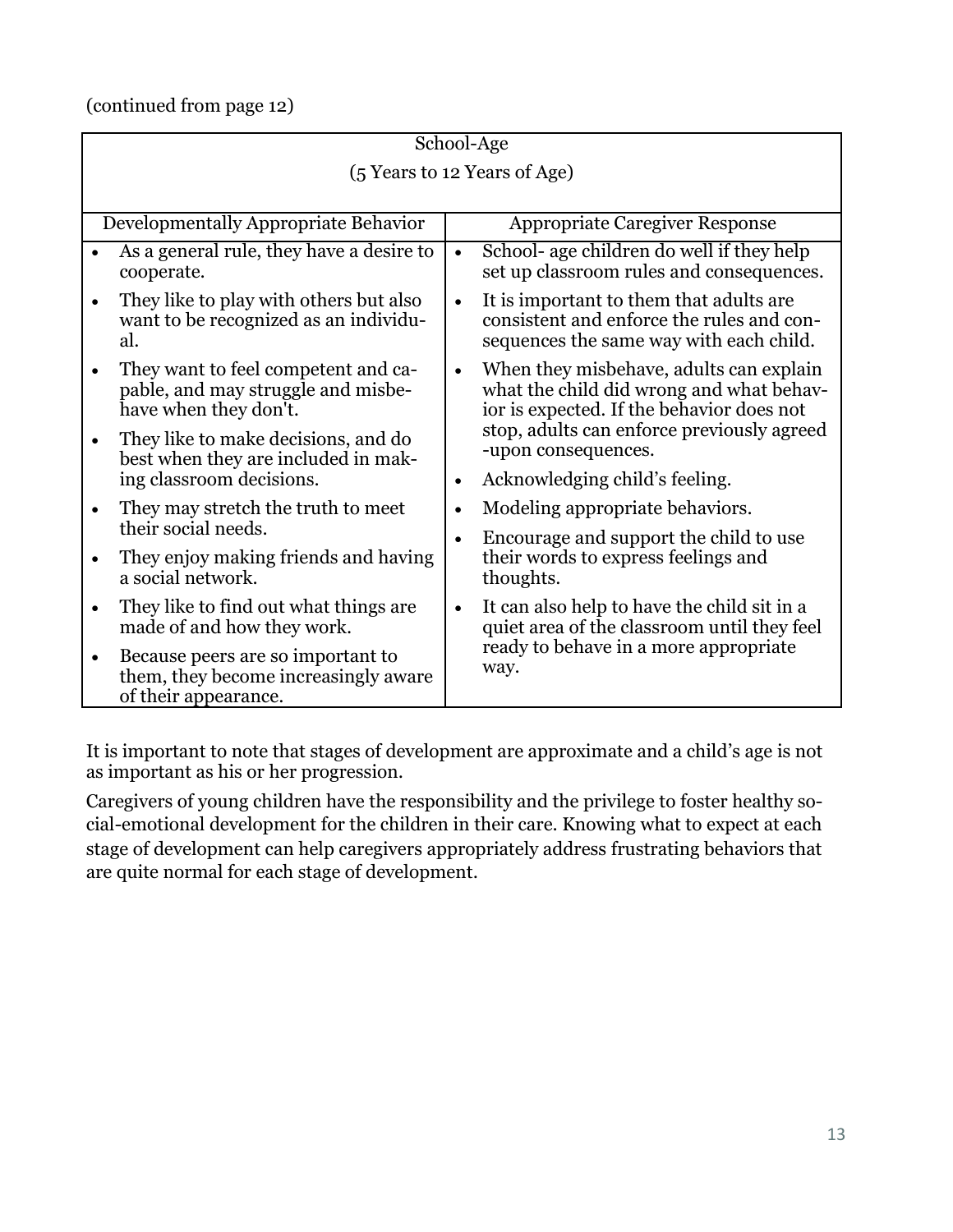

# **The Americans with Disabilities Act (ADA)**

# Adapted from the article by Mark Sullivan Executive Director Michigan 4C Association in the Winter 2008 MCCM Issue #80

The Americans with Disabilities Act (ADA) is a federal civil rights law, which passed in 1990. Among other things, the ADA prohibits discrimination by child care centers and family/group child care home providers against those individuals with disabilities.

As of January 26, 1992, family/group child care homes and child care centers, regardless of whether or not they receive public subsidies, cannot discriminate on the basis of disability. Instead, the ADA demands that the accommodations required by the individual are weighed against the resources available to the child care program to make any necessary accommodations. This evaluation is to be done on a case-by-case basis.

Under the law, people with disabilities are entitled to equal rights in employment, state and local public services, and public accommodations in all regulated child care settings. The ADA requires that child care programs consider making changes in three aspects of their programs.

First, they must make reasonable modifications in their policies, practices, and procedures to accommodate the individual with a disability unless the modification would fundamentally alter the nature of the program and there are no reasonable alternatives. Examples of modifications might include:

- eliminating prohibitions against serving children with disabilities in admission policies;
- eliminating restrictions which prevent children with disabilities who are not toilet trained from being considered for admission;
- providing alternative foods at lunch and snack time for children with food allergies; and/or making a schedule change for a child who takes medication and/or naps in the morning.

Second, child care programs are required to provide "auxiliary aids and services" which are designed to ensure effective communication for those with disabilities affecting hearing, vision, or speech. These services and devices are required unless doing so would fundamentally alter the nature of the program or would impose an undue burden on the program and there are no alternative steps that can be taken. An undue burden means significant difficulty or expense. Examples of auxiliary aids and services might include:

- purchasing large print books; learning some sign language or hiring an interpreter;
- putting a Braille label on the cubby of a child who is blind.

Lastly, any architectural barrier, which prevents access to services, must be removed if removal is readily achievable. Readily achievable means easily accomplishable and able to be carried out without much difficulty or expense. When barrier removal is not readily achievable, programs must make the services available through alternative methods, if the alternative methods are themselves readily achievable.

Parents who have children with special needs consider the law good news. It means that their children will have the same rights and considerations as any other child in a child care program. They will be included in activities and truly be part of the program.

Consider these ideas:

1. Children with disabilities are children **first**. Just like all children, they need love, acceptance,

friends, opportunities to participate, and chances to excel. Don't focus on problems; focus on the child's individual strengths.

2. Resources on hand include the child's family, therapists, or other professionals who provide services. Feel free to ask them as many questions as you need.

3. A medical diagnosis does not tell you about a particular child. Each child is **unique**. You will want to meet a child ahead of time so you, the family, and the child can decide if the child care setting is a good match.

4. Take time with the family to go over your daily activities so that together you can develop a plan that addresses the child's specific needs. If therapists are working with the child, include them in your discussions.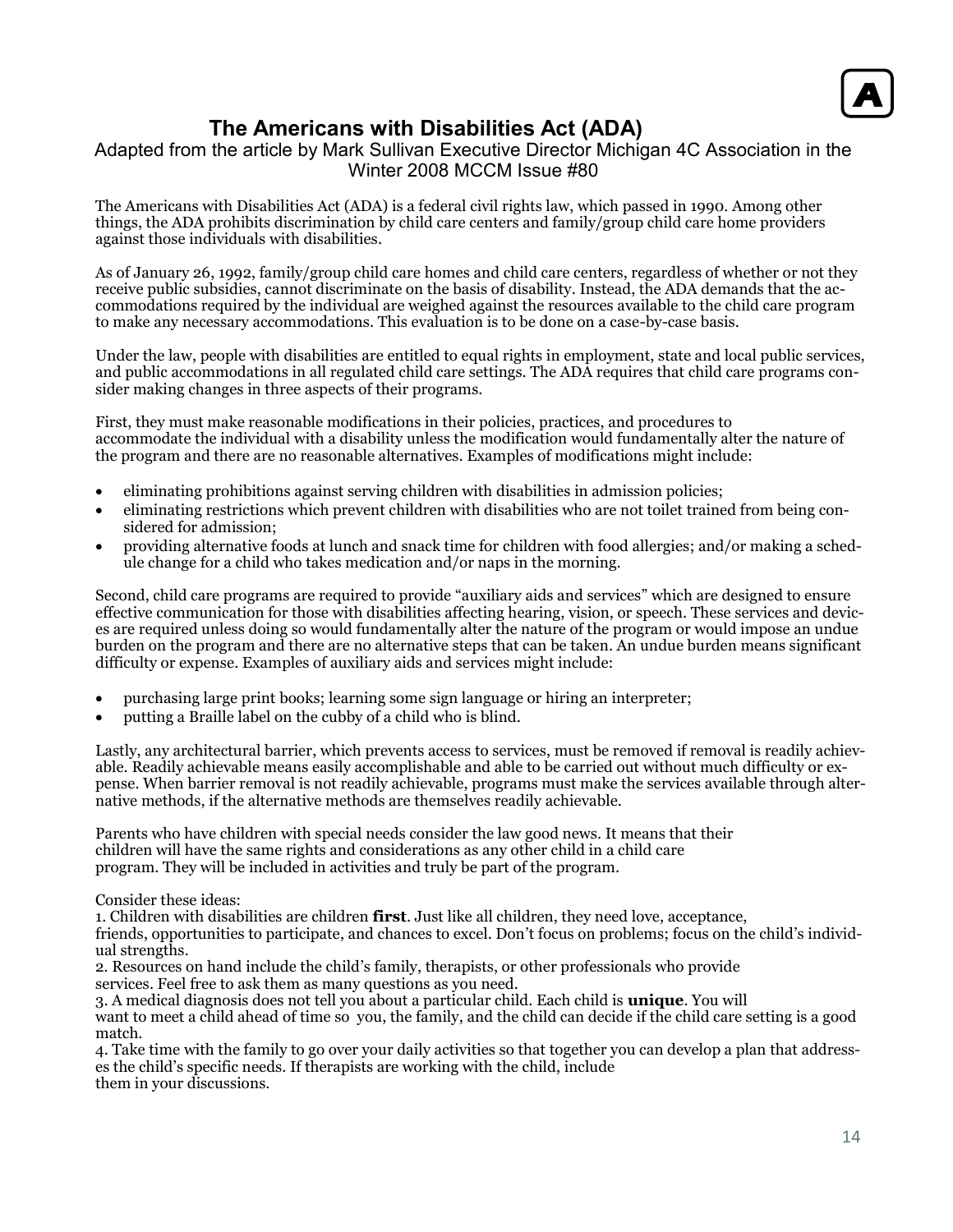5. Plan ways to keep lines of communication open with family members and therapists. Contact them whenever you feel additional guidance is needed.

6. Take advantage of the resources available from your local Great Start to Quality Regional Resource Center by calling 1-877-614-7328. The resource centers may be able to assist you in finding information, training or support services.

7. Contact your local Intermediate School District or the "Early On" Coordinator in your area. Early On or Special Education may have services, which they can offer to children at your program site. For more information call 1- 800-Early-On (1-800-327-5966) or visit Early On of Michigan at www.1800earlyon.org. 8. Visit the ADA website to learn more about the law and how it applies to you. Go to [https://www.ada.gov/](https://www.ada.gov/childqanda.htm) [childqanda.htm](https://www.ada.gov/childqanda.htm) to find frequently asked questions regarding the ADA and child care.

Inclusive services help to ensure that all children experience the benefits of living and growing together. Inclusive practices help create an atmosphere in which children are better able to accept and understand differences among themselves. Children begin to realize and accept that some people need to use wheelchairs, some need to use hearing aids, and some use their arms and legs in different ways.

# (continued from page 7)

Here are some teaching techniques that may help children focus and maintain their concentration:

- Provide a structured, predictable environment.
- Outline rules, limits, and expectations. Post them.
- Give instructions one at a time and repeat as necessary.
- Signal the start of a lesson with an aural cue, such as an egg timer, a cowbell or a horn.
- Tell the children what they're going to learn and what your expectations are at the opening of the lesson.
- Provide verbal and visual cues such as charts, pictures, color coding
- Avoid overloading the child with information, data, or instructions that he is unable to process.
- Plan classroom activities that encourage movement.
- Assign the child a seat away from the windows and from high-traffic areas.
- Allow for occasional breaks to let the child relax and reenergize.

• Allow the child to doodle or squeeze a soft ball. Some children with ADD are better able to focus and attend when they are doing something with their hands during quiet activities.

• Offer the child positive reinforcement, praise, and encouragement. Positive feedback or rewards are effective but must be given immediately, must be important to the child, and must occur more frequently than for other children.

• Support the child's need to self-regulate, such as removing himself from the situation.

Caregivers may be the first to notice children who display ADD symptoms due to a more structured environment and bring these symptoms to the parents' attention, so they can obtain professional services as needed. It's important for caregivers and parents to be aware of what ADD looks like and how it affects a child's learning. When children are struggling it can cause frustration and possibly lead to behavioral issues. Children who can't focus and control themselves may get into frequent trouble, and find it hard to get along with others or make friends. These frustrations and difficulties can lead to low self-esteem. Children with ADD need structure, consistency, clear communication, and rewards and consequences for their behavior. Caregivers should work with the families and obtain appropriate support to help the children succeed in the classroom and other parts of their lives.